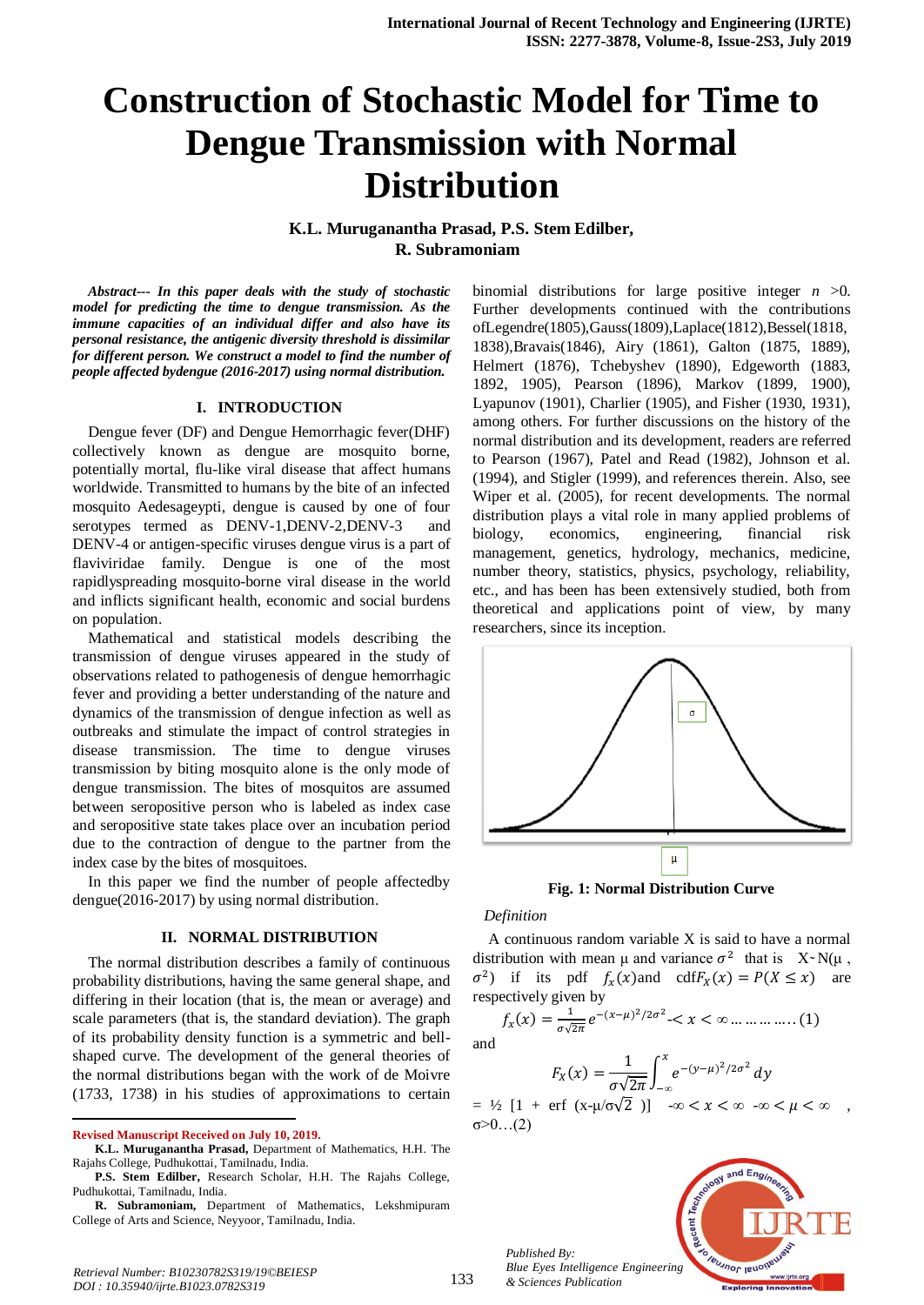### **Construction Of Stochastic Model For Time To Dengue Transmission With Normal Distribution**

Where erf(.) denotes error function and  $\mu$  and  $\sigma$  are location and scale parameters respectively

In the above definition if  $X \sim N(0,1)$  then it is called as standard normal distribution.

# **ASSUME & RESULTS**

**μ** is the number of people having **dengue positive σ** is number of people having **dengue negative.** 

*Note*

X has a normal distribution if and only if  $z = \frac{x}{x}$  $\frac{-\mu}{\sigma}$  has a N(0,1) di ri u ion………………….(3)

We know that many practical applications are involve normal distributions. Normal pdf's however contain some factor such as  $\{s^2\}$ . Hence their antiderivatives cannot be obtained in closed form and numerical intergration techniques must be used. Because of relationship between normal and standard normal variables we need only compute probabilities for standard normal random variables. To denote the cdf of a standard normal variable Z by

$$
\varphi(z) = \int_{-\infty}^{z} 1/\sqrt{2\pi} \exp\left\{\frac{-w^2}{2}\right\} dw \dots \dots \dots \dots \dots \dots \dots \dots (4)
$$

Let X have a N( $\mu$ , $\sigma^2$ ) distribution. suppose we want to compute  $F_X(x) = P(X \le x)$  for a specified x. for  $Z=(x-\mu)/\sigma$ expression (3) implies

$$
F_x(x) = P(X \le x) = P\left(X \le x - \frac{\mu}{\sigma}\right) = \varphi(x - \frac{\mu}{\sigma})
$$

Thus we only need numerical integration computations for  $\varphi(x)$ . Normal quantiles can also be computed using quantiles based on z.

*To find mean and variance*

Consider the pdf

$$
f(x) = \frac{1}{\sigma\sqrt{2\pi}}e^{-(x-\mu)^2/2\sigma^2}
$$

Where mean  $=$   $\mu$ Variance =  $\sigma^2$ >0 Standard deviation =  $\sigma > 0$ **1. To prove**  $\int_{-\infty}^{\infty}$ -Assume that  $\int_{-\infty}^{\infty} e^{-x} dx$  $\int_{-\infty}^{\infty} e^{-x^2} dx$ Now  $\int_{-\infty}^{\infty}$ <sup>-</sup>  $\mathbf{1}$  $\frac{1}{\sigma\sqrt{2\pi}}e^{-(x-\mu)^2/2\sigma^2}d$  $y = x - \mu/\sqrt{2}\sigma$  $dy = dx/\sqrt{2}\sigma$  $dx = \sqrt{2} \sigma dy$  $=\frac{1}{\sqrt{2}}$  $\frac{1}{\sigma\sqrt{2\pi}}\int_{-\infty}^{\infty}e^{-y^2}\sqrt{2\pi}$  $\int_{-\infty}^{\infty} e^{-y^2} \sqrt{2 \sigma} dy =1$ **2. To prove**  $E(X) = \mu$  $E(X) = \int_{-\infty}^{\infty} x f(x) dx$  $\overline{\phantom{0}}$  $=\int_{-\infty}^{\infty}\frac{1}{t}$  $\int_{-\infty}^{\infty} \frac{1}{\sigma \sqrt{2\pi}} \times e^{-(x-\mu)^2/2\sigma^2} d\sigma$  $y = X - \mu$  $dy = dx$  $x = y + \mu$  $= \mu + \frac{1}{\sigma \sqrt{2\pi}} y e^{-y^2/2\sigma^2} d$ =  $\mu$  where  $\frac{1}{\sigma\sqrt{2\pi}}$  ye<sup>-y<sup>2</sup>/2 $\sigma^2$ </sup>d **3. To prove**  $\text{Var}(X) = \sigma^2$ Var  $(X) = E((x - \mu)^2)$  $E ((x - \mu)^2) = \int_{-\infty}^{\infty} (x - \mu)^2$  $=\frac{1}{a}$  $\frac{1}{\sigma\sqrt{2\pi}}\int_{-\infty}^{\infty}(x-\mu)^2e^{-(x-\mu)^2}$  $\int_{-\infty}^{\infty} (x - \mu)^2 e^{-(x - \mu)^2/2} \sigma^2$ 

$$
y = x-\mu
$$
  
\n
$$
dy = dx
$$
  
\n
$$
x = y+\mu
$$
  
\n
$$
= \frac{1}{\sigma\sqrt{2\pi}} \int_{-\infty}^{\infty} (y)^2 e^{-(y)^2/2} \sigma^2 dy
$$
  
\n
$$
= \sigma^2
$$

*Example*

 $\mathbf{y}$ 

 $\bar{x}$ 

1. During the year (2016-2017) the total number of patients admitted as dengue 430, in Asaripallamgovt hospital in that 120 has dengue positive and 310 has dengue negative.



**Fig. 2: Total dengue affected and unaffected peoples in As aripallamgovt hospital(2016-2017) Table 1: Shows the number of people affected by dengue in government Hospital (2016-2017)**

| $\mathbf{m}$ government mosphere (2010–2017) |               |          |          |          |
|----------------------------------------------|---------------|----------|----------|----------|
| S.No                                         | Hospital      | No of    | Dengue   | Dengue   |
|                                              |               | patients | Positive | Negative |
|                                              | Govt hospital | 430      | 120      | 310      |
|                                              | Asaripallam   |          |          |          |
| $\mathfrak{D}$                               | Govt Hospital | 327      | 92       | 235      |
|                                              | Thuckalay     |          |          |          |
| 3                                            | Govt Hospital | 230      | 42       | 188      |
|                                              | Colachel      |          |          |          |
| 4                                            | Govt Hospital | 143      | 23       | 120      |
|                                              | Marthandam    |          |          |          |
| 5                                            | Govt Hospital | 67       | 33       | 34       |
|                                              | sundavillai   |          |          |          |



**Fig. 3: Number of people affected by dengue and unaffected by dengue (2016-2017)**



*Retrieval Number: B10230782S319/19©BEIESP DOI : 10.35940/ijrte.B1023.0782S319*

*Published By:*

*& Sciences Publication*